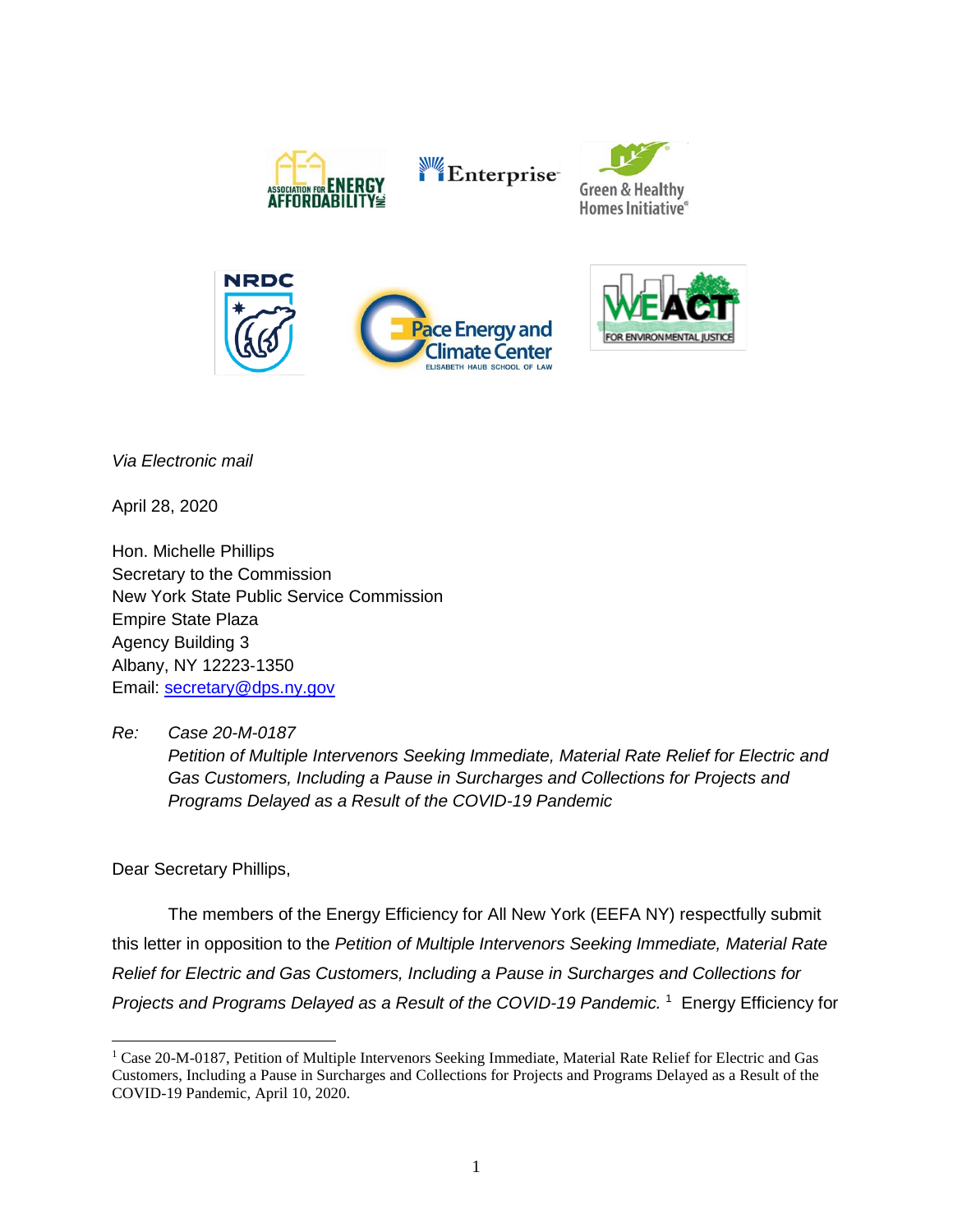All (EEFA) New York includes the Association for Energy Affordability, Enterprise Community Partners, Green and Healthy Homes Initiative, Natural Resources Defense Council, Pace Energy and Climate Center, and WEACT for Environmental Justice. EEFA is a national initiative headed by Elevate Energy, the Energy Foundation, National Housing Trust, and Natural Resources Defense Council to support state-based coalitions, including EEFA NY, and to bring together the energy, affordable housing, and health communities to tap the benefits of energy efficiency and other holistic building measures for millions of low-income families.

EEFA NY engages with diverse interests to advance energy efficiency and affordability in New York's residential sector, including being active in the Public Service Commission's proceedings on these topics. We do not see efficiency and affordability as in conflict but, rather, see clean energy investments as a path toward healthier and more affordable housing for all. This filing and that filed by EEFA member the Association for Energy Affordability are in agreement.

Multiple Intervenors (MI) suggests that New York's response to the pandemic and the resulting economic distress require immediate *rate relief* by the Public Service Commission (Commission). To this end, Multiple Intervenors requests that the Commission halt utility collection of funds for clean energy programs and, furthermore, to take clean energy program funds already collected but not yet spent by NYSERDA and the utilities and return them to customers. The Commission should reject the petition by Multiple Intervenors for two reasons. First, approval would not achieve MI's stated goals and would have a detrimental effect on longterm affordability and household energy burden. Second, approval would unnecessarily jeopardize clean energy programs and clean energy businesses and the benefits they provide to all New Yorkers.

## **INTRODUCTION**

The fact that closure of "non-essential" businesses in New York because of the COVID-19 public health crisis has serious economic impacts on utility customers, including residential, commercial and industrial customers, is not in dispute. We do dispute MI's assertions that clean energy programs need not be funded during the public health crisis and that a return of such funds would be an effective response to the economic damage resulting from the State's necessary public health response to the COVID-19 crisis. Furthermore, we believe MI's proposal would jeopardize New York's post-crisis economic recovery, damage many small businesses and non-profits, and would adversely affect the lower-income households and communities of color most adversely impacted by COVID-19 and the stay-at-home policy.

2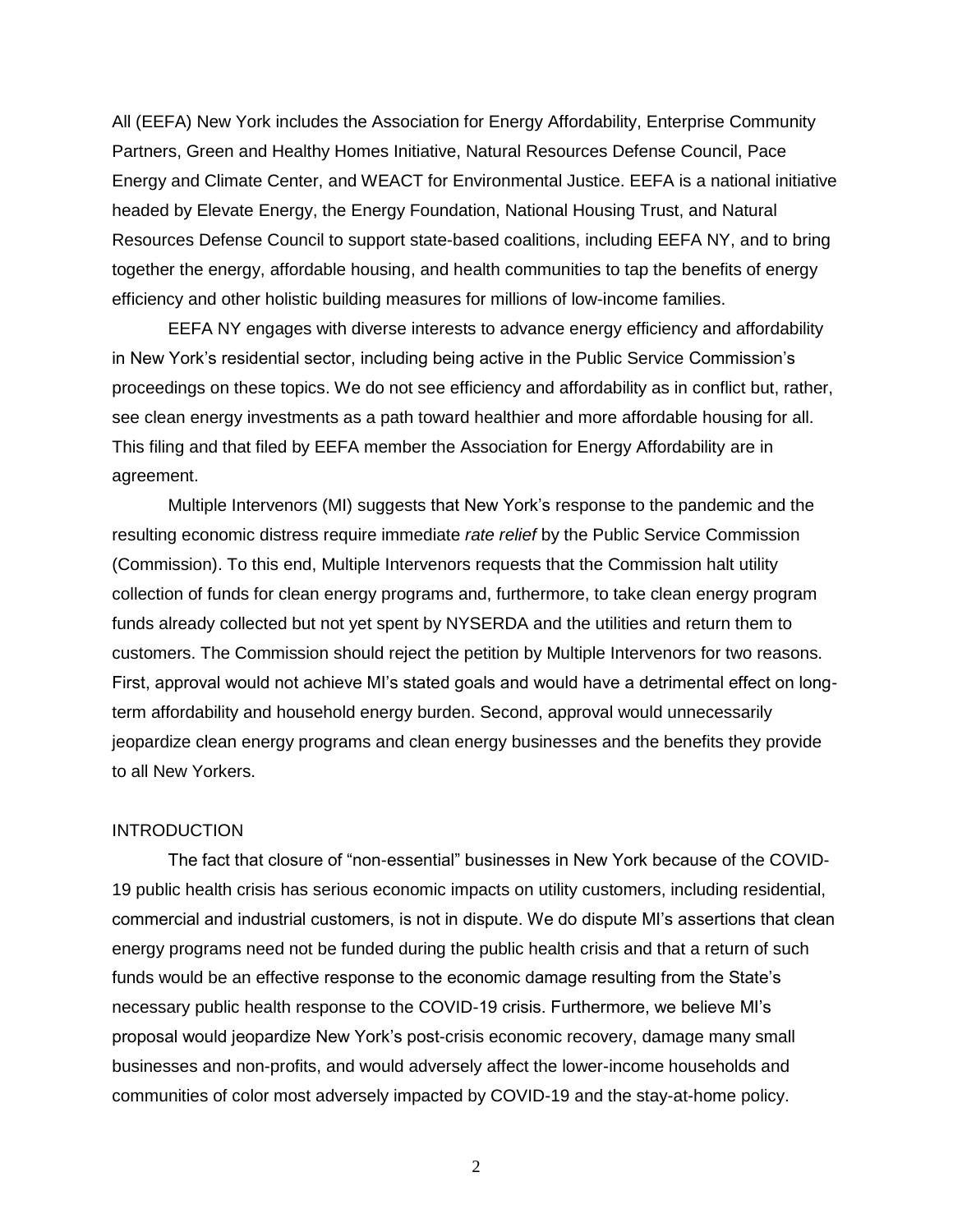Finally, we do not believe all utility customers need to be treated equally during these difficult times, when they are not all facing the same economic circumstances.

Consumer Power Advocates (CPA) filed in support of MI's petition on behalf of CPA's education and health care members.<sup>2</sup> CPA argues that MI's petition can be implemented in a narrow enough manner to not adversely impact the clean energy programs while simultaneously providing sufficient relief to consumers. We disagree. Hospitals in New York City are, no doubt, in need of massive support for the economic hardship brought on by the suspension of elective surgery and the massive expansion to treat COVID-19 patients. However, suspending clean energy surcharges would be inconsequential to repairing their balance sheets. More importantly, funding for hospitals' tremendous public health efforts should be the responsibility of the federal government, which has indeed earmarked funds for hospitals in recent Congressional aid packages. In addition, reducing funds for clean energy programs immediately and for the near future would cause further damage to clean energy businesses and the local economies in which they are based, and deprive households and businesses (including MI and CPA members) of assistance in reducing bills longer-term. The immediate economic crisis will pass. The long-term economic impacts may linger for years, and efficiency, weatherization, and other energy-saving measures will be more important than ever to support energy bill affordability.

We also note that the Public Utility Law Project (PULP) has filed a petition requesting action to address "unreasonable numbers of service terminations" and "unreasonable bill impacts."<sup>3</sup> We believe PULP's request for a more comprehensive review of how to protect ratepayers, specifically mass market residential and small business customers, during and after the public health crisis is more appropriate than MI's suggestion to cut important clean energy programs that provide lasting benefits to all New Yorkers. However, this letter focuses on MI's submission.

## FOCUS ON CLEAN ENERGY FUNDS FOR RATE RELIEF IS INAPPROPRIATE

MI admits that there are many potential sources of rate relief (MI, p.1) and yet focuses exclusively on the clean energy funds, which they admit have been the subject of their opposition ("concern") for many years (i.e., well before the recent public health crisis). The petition also cites the past recession and the Commission's actions at that time in Case 09-M-

<sup>2</sup> Case 20-M-0187, Comments of Consumer Power Advocates, April 15, 2020.

<sup>3</sup> Case 20-M-0198, Petition of Public Utility Law Project of New York, Inc. for an Order of the Public Service Commission Commencing a Generic Proceeding to Avert Unreasonable Bill Impacts Upon Residential Ratepayers Arising from the COVID-19 Pandemic, the New York on Pause Order and Various Moratoria, April 21, 2020.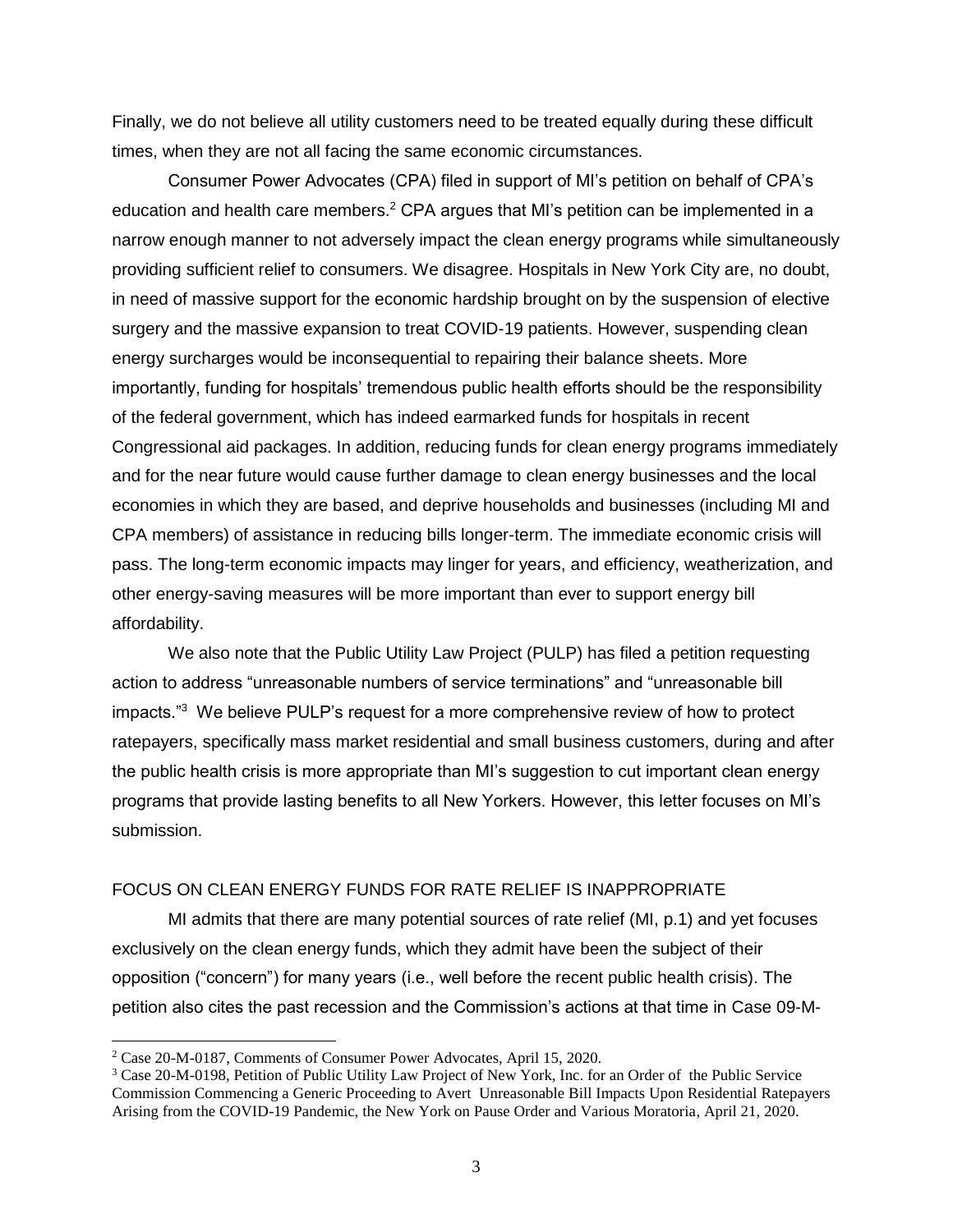0435, *Proceeding on Motion of the Commission Regarding the Development of Utility Austerity Programs*, as grounds for Commission action during this economic downturn. However, MI does not raise specific austerity measures or suggestions from that proceeding. While the Commission has the authority, as it did in 2009, to consider "eliminating or deferring spending whenever such actions can be taken without compromising the provision of safe and reliable service," it should undertake such action as part of a more holistic review of utility programs and expenditures to determine the most effective mechanisms to provide relief to customers. Notably, in Case 09-M-0435, the Commission did not order a blanket stop of specific collections or activities, but rather directed the utilities to "closely examine [their] capital expenditures, operation and maintenance expenses and any other expense areas over which [they have] discretion to identify costs that may be reduced without impairing the ability to provide safe and adequate service."<sup>4</sup>

New York is facing unique and unprecedented economic and public health challenges as a result of COVID-19. While the state should take lessons learned from recovery efforts undertaken during the 2008 financial crisis, MI's petition fails to specify which efforts would be appropriate to the present situation. Without due consideration of which utility austerity measures proposed in 2009 would be appropriate in the context of COVID-19, there is no basis in the record to determine that MI's proposal is necessary and appropriate. The Commission is already taking critical action to support customers during these difficult times, including through moratoriums on disconnections of utility services for customers who are unable to pay their bills. The question of what additional mechanisms can provide relief must be addressed through a more thorough analysis, rather than focusing on clean energy program funding.

Finally, MI's petition requests equal treatment for all ratepayers. MI represents larger commercial and industrial customers who are likely faced with disparate impacts from the workfrom-home directive. Not all industries are closed. Those that are will have reduced utility bills, and some have workers producing revenue from home and others do not. By comparison, residential customers, particularly many lower-wage workers, are in the opposite position. They will have *increased* bills from families staying at home 24/7 and lower incomes due to widespread unemployment. PULP's suggestions for a more comprehensive review of how utilities should manage the likely wave of arrearages and termination notices is a far more appropriate and equitable approach to ensuring the lights stay on for all New Yorkers.

<sup>4</sup> Case 09-M-0435, *Notice Requiring the Filing of Utility Austerity Plans*, Proceeding on Motion of the Commission Regarding the Development of Utility Austerity Programs (May 15, 2009).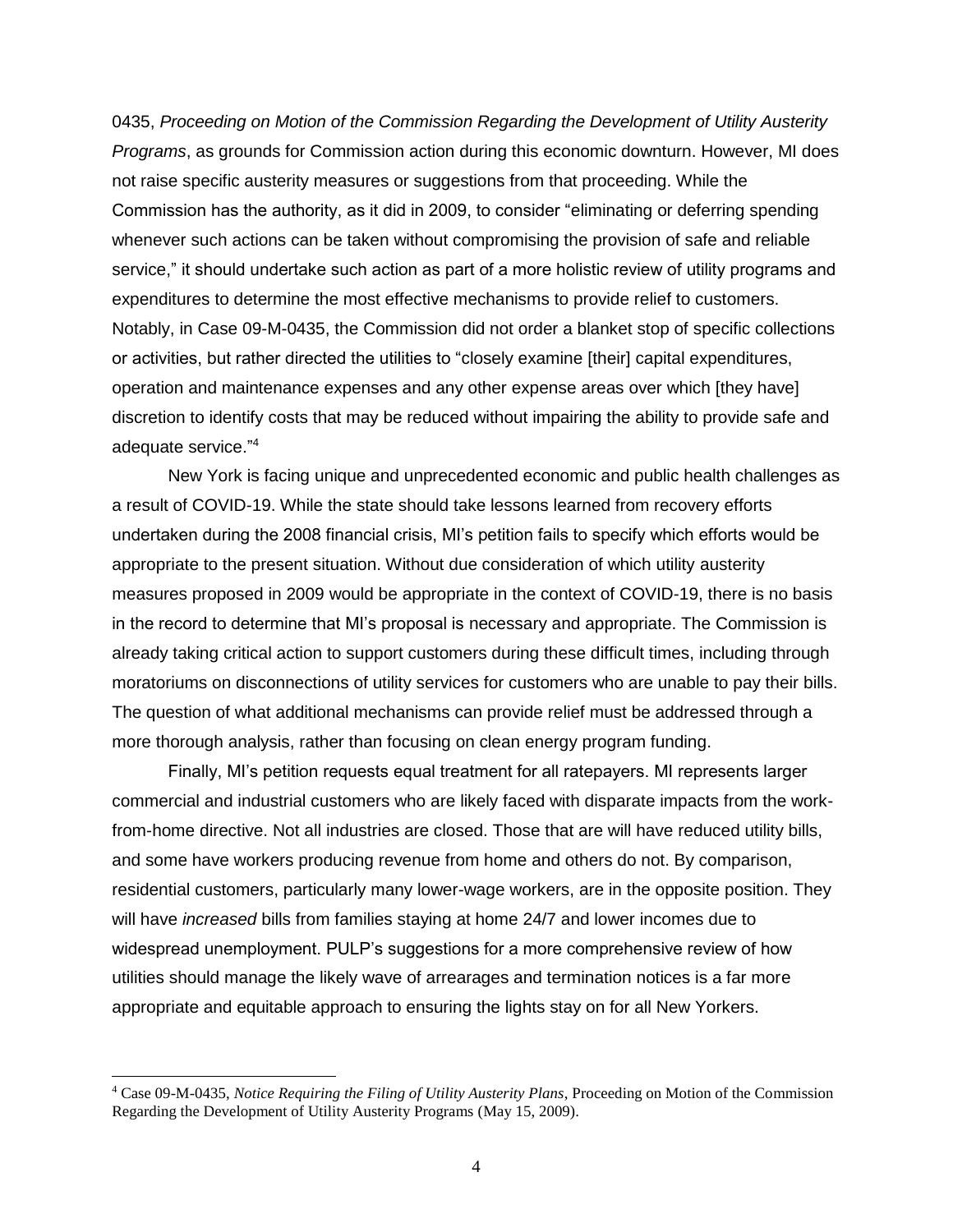## ENERGY EFFICIENCY IS IMPORTANT TO ECONOMIC RECOVERY<sup>5</sup>

The energy efficiency industry supports over 100,000 energy efficiency jobs in New York, most of which are skilled labor. NYSERDA has robust programs for workforce development to feed this (pre-COVID-19) growing job sector. New York cannot meet its climate goals and cannot provide affordable, safe and healthy homes without this trained workforce. Energy efficiency helps customers reduce or manage their bills and will be needed more than ever when we rebuild our economy. In fact, with existing and potential future "stay-at-home" orders, now more than ever, New Yorkers need safe, comfortable and healthy homes that the energy efficiency industry can provide.

There is no question energy efficiency providers in New York have very limited on-site work opportunities at this time given much of their work requires entering occupied dwellings, especially those serving residential buildings. However, as MI acknowledges, the work stoppage is not complete. Many service providers continue to support workforces that are engaged in training, outreach and education, and sales to build a pipeline of work when on-site work restrictions are lifted. These funds also support NYSERDA staff that are continuing to work. Communications and planning between program administrators and providers, and providers and customers, are ongoing. Consideration is also being given to program changes that can facilitate retention of the workforce and enable a rapid scaling of efficiency work once the public health crisis has subsided (e.g., support for online training, remote energy audits, partial payments for work underway). Stopping clean energy program collections and returning the existing funds will create uncertainty and distrust that will prevent providers from positioning themselves to be back in business. It is also increasingly apparent that economic recovery will be done in phases and will begin in some locations in the state before others, e.g., upstate before downstate. Loss and then redevelopment of the delivery infrastructure is a potential cost, and is one we cannot afford. Instead, the Commission should signal its commitment to combating climate change (also a worldwide threat) and prepare to support a green and sustainable economic recovery aligned with the state's long-term energy, climate, and environmental justice goals.

## "RATE RELIEF" SHOULD FOCUS ON HARDEST HIT COMMUNITIES FIRST

MI incorrectly focuses on utility rates when it is overall bills that matter, and which energy efficiency can help consumers manage. MI also argues that the approach they propose avoids

<sup>&</sup>lt;sup>5</sup> These comments focus on energy efficiency but much of the same arguments will apply to other clean energy technologies.